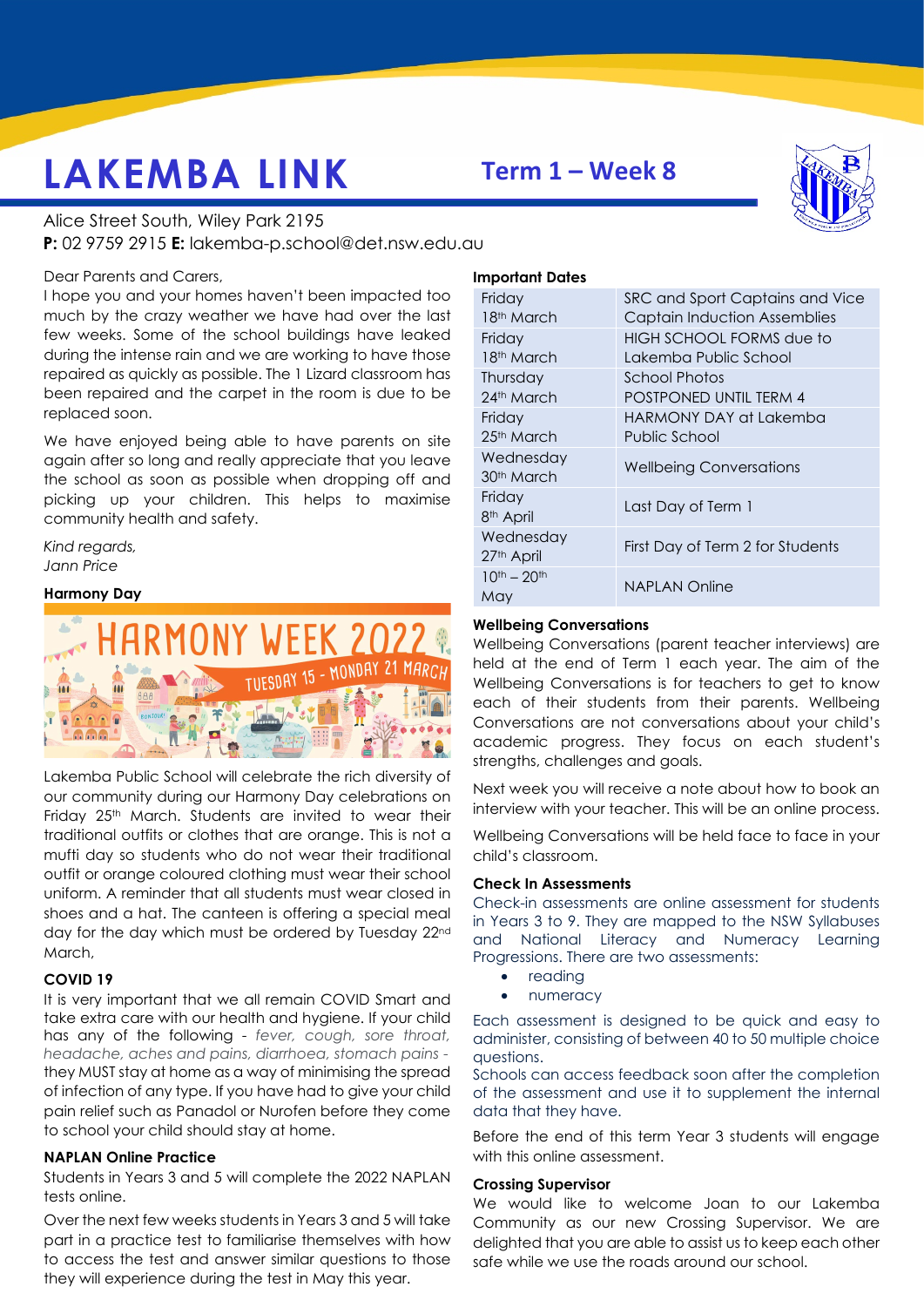#### **High School 2023**

All Year 6 students should have returned their Application to Enrol in a Government High School to their teacher by now. Students who do not return these forms risk not being able to enrol in a High School of their choice.

#### **School Uniform and Lost Property**

Thank you to parents and families who make sure that our students are dressed in school uniform every day. I would like to remind everyone that girls should wear white or royal blue hijabs. For the safety of all students all hijabs should be close fitting and not flowing.

The Lost Property container is overflowing with jackets and hats that have been left around the school by students. Unfortunately most of the items do not have names on them so they cannot be returned to the people that own them.

Please make sure all your child's property is clearly marked with their name and class.





Students should be at school by 8.55am every day. This applies to every child in our school. It is important that we demonstrate and embed punctuality in all our students so that they go forward in their life with this ??? in their toolkit for success.

### **School as Community Centre News**

It was lovely to see families returning in numbers to playgroup this week! Please remember, we are operating in a COVID safe manner as there are still cases in the community. Please don't come if either you or your child has any symptoms or is unwell and we would prefer parents to wear masks.

In other news I need to let you know that I am leaving my position here at the end of this term – it has been such a pleasure working here for the last 19 years and I will miss it enormously but it feels like time for a change for me – and the Centre. Hope to see many of you before I go to say goodbye. A new Facilitator should be starting next term. Best wishes – Wendi.

**Play and Learn Playgroup Tuesdays 9.15 – 11.30**. Now face to face. This popular playgroup is for children aged 2 to 5 years. Support your children's language development & social skills and help them get ready for school. Remonda and Rojalin look forward to meeting you. New families who live locally are welcome - if your child is over two years then come along. Please wear a mask and bring a small fruit snack for your child's morning tea

**Baby and Toddler Playtime Thursdays 10.00-11.30**. If you have a baby or a child under two years of age then this small group for the little ones might be fun to try. It will include speech and language support provided by students from Sydney University.

**Playgroup Leadership Course Wednesdays 9.30-12.30.** We still have some places available in this course. TAFE is running the program to train parents in skills to organise and run a playgroup for your community. Children welcome. Enquire with Wendi now to check eligibility.

**My Time Tuesdays 12.30-2.30.** Now face to face. This group is for parents or others who are caring for children with a disability. It is a friendly group – the aim is to support you, give you a break and the opportunity to share with others in a similar situation. Child support provided.

**Transition to School Program Fridays 10.00-12.00** This program is for children who do NOT attend preschool and will start school next year. A new group starts every term. If you are interested please let us know at playgroup or call Rojalin for more information.

**School Holiday: Big Day Out** There will be a family fun day on Wednesday 13th April in Terry Lamb Reserve Belmore from 10.00-1.00. Lots of free activities for kids from 0-12 including arts and crafts, volleyball, painting, henna & community information. Enquiries 9750 4100.

All the information about community programs are posted on our Facebook page. Go to <https://www.facebook.com/LakembaSaCC/>



**Ring Wendi on 9759 4061 for more information about any programs.**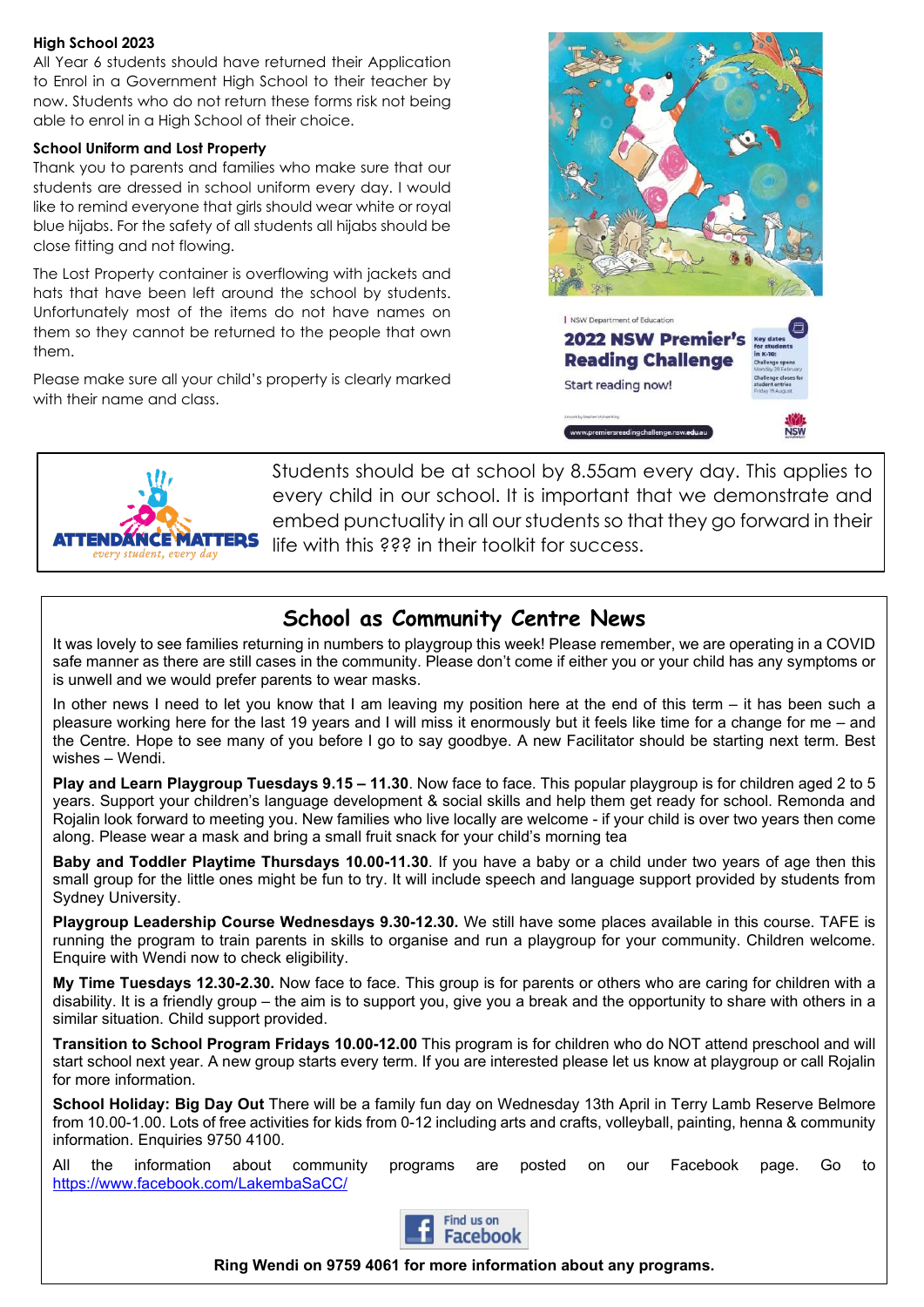## **WHAT HAS BEEN HAPPENING IN STAGE 1?**

This term, Stage 1 has been learning about *ay, ai* and *a\_e* sounds in words. Students have been reading, writing and saying these words.



In Math lessons, students have been exploring patterns. They have been working together to make number patterns using skip counting. Students have also been building and describing staircase patterns. Stage 1 is starting to explore measuring using informal units such as unifix cubes and pop sticks.